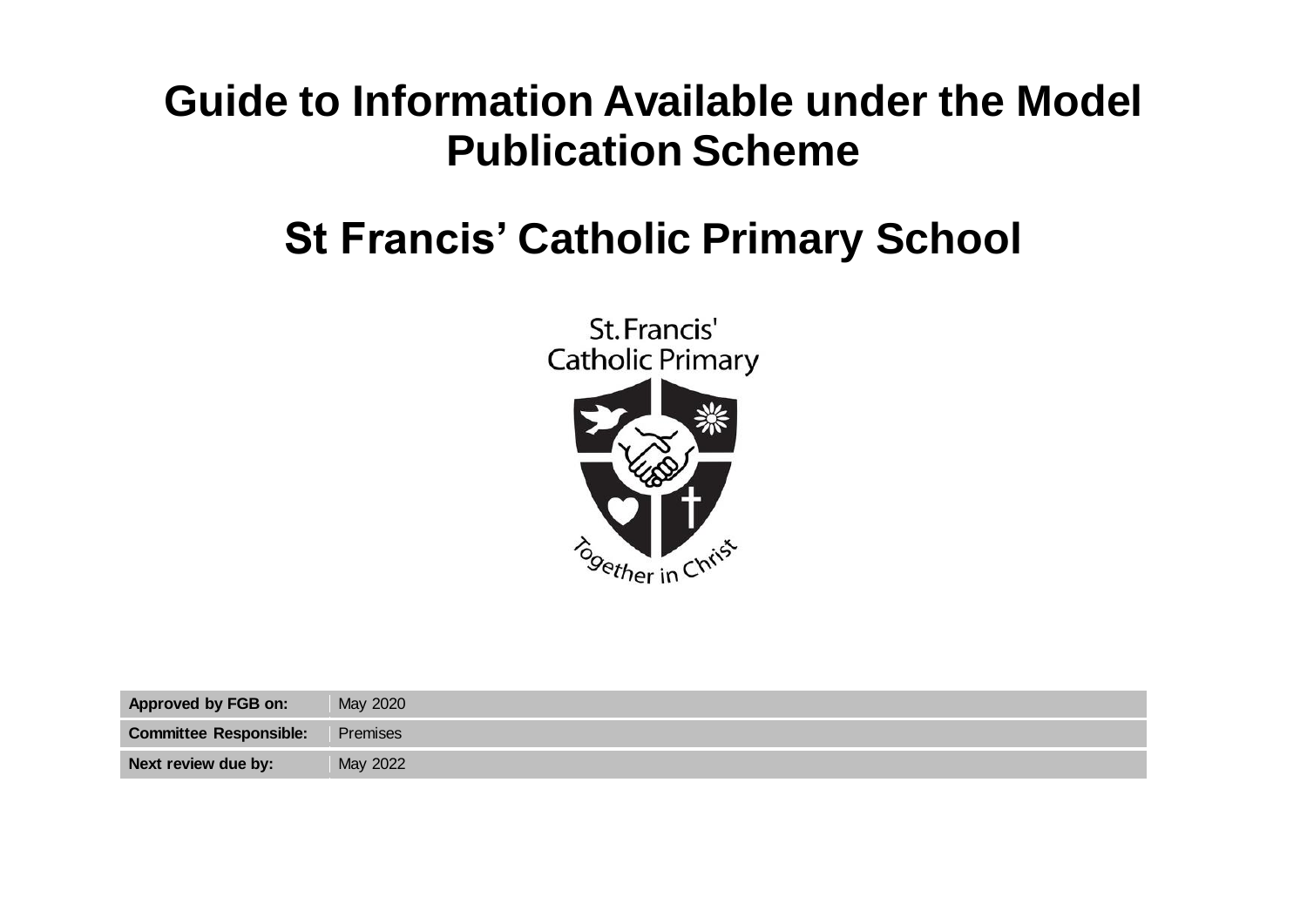## **St Francis' Catholic Primary School Guide to Information Available under the Model Publication Scheme**

| <b>Information to be published</b>                                                                                                               | How the<br>information can<br>be obtained | <b>Cost</b> |
|--------------------------------------------------------------------------------------------------------------------------------------------------|-------------------------------------------|-------------|
| Class 1 - Who we are and what we do<br>(Organisational information, structures, locations and contacts)<br>This will be current information only |                                           |             |
| Who's who in the school                                                                                                                          | website and in school<br>foyer            | none        |
| Who's who on the governing body / board of governors and the basis<br>of their appointment                                                       | website and in school<br>foyer            | none        |
| Instrument of Government / Articles of Association                                                                                               | from clerk to the<br>governors            |             |
| Contact details for the Head teacher and for the governing body, via<br>the school (named contacts where possible).                              | website                                   | none        |
| School prospectus (if any)                                                                                                                       | website                                   | none        |
| Staffing structure                                                                                                                               | business manager                          |             |
| School session times and term dates                                                                                                              | website                                   | none        |
| Address of school and contact details, including email address                                                                                   | website                                   | none        |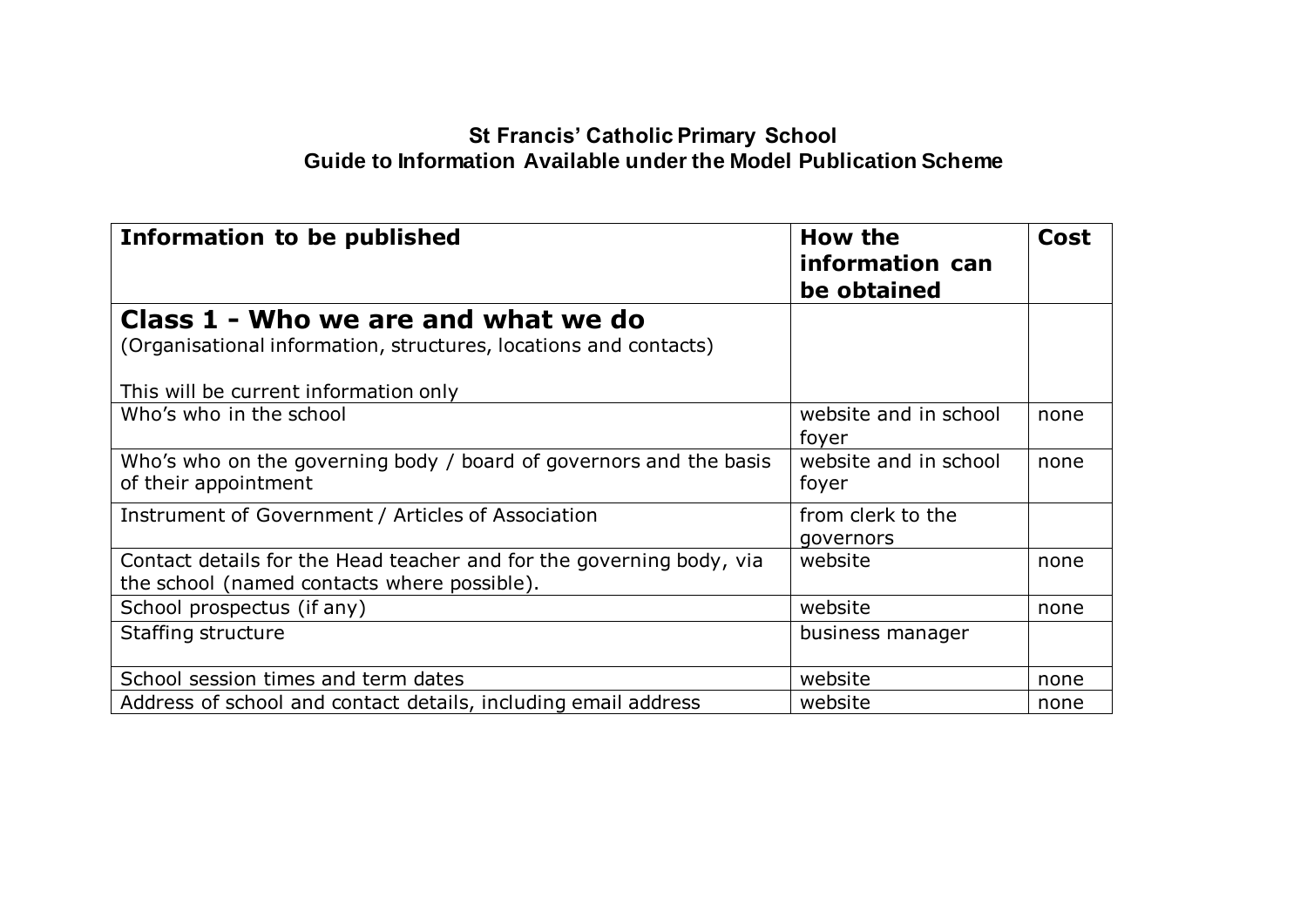| Class $2$ – What we spend and how we spend it                           |                        |      |
|-------------------------------------------------------------------------|------------------------|------|
| (Financial information relating to projected and actual income and      |                        |      |
| expenditure, procurement, contracts and financial audit)                |                        |      |
| Current and previous financial year as a minimum                        |                        |      |
| Annual budget plan and financial statements                             | business manager       | none |
| Capital funding                                                         | business manager       | none |
| Financial audit reports                                                 | business manager       |      |
| Details of expenditure items over £2000 - published at least annually   | business manager       | none |
| but at a more frequent quarterly or six-monthly interval where          |                        |      |
| practical.                                                              |                        |      |
| Procurement and contracts the school has entered into, or information   | business manager       | none |
| relating to / a link to information held by an organisation which has   |                        |      |
| done so on its behalf (for example, a local authority or diocese).      |                        |      |
| Pay policy                                                              | chair of governors     | none |
| Staff allowances and expenses that can be incurred or claimed, with     | business manager       | none |
| totals paid to individual senior staff members (Senior Leadership       |                        |      |
| Team or equivalent, whose basic actual salary is at least £60,000 per   |                        |      |
| annum) by reference to categories.                                      |                        |      |
| Staffing, pay and grading structure. As a minimum the pay               | business manager       | none |
| information should include salaries for senior staff (Senior Leadership |                        |      |
| Team or equivalent as above) in bands of $£10,000$ ; for more junior    |                        |      |
| posts, by salary range.                                                 |                        |      |
| Governors' allowances that can be incurred or claimed, and a record     | chair of governors     | none |
| of total payments made to individual governors.                         |                        |      |
| Class 3 – What our priorities are and how we                            | (hard copy or website) |      |
| are doing                                                               |                        |      |
| (Strategies and plans, performance indicators, audits, inspections and  |                        |      |
| reviews)                                                                |                        |      |
| Current information as a minimum                                        |                        |      |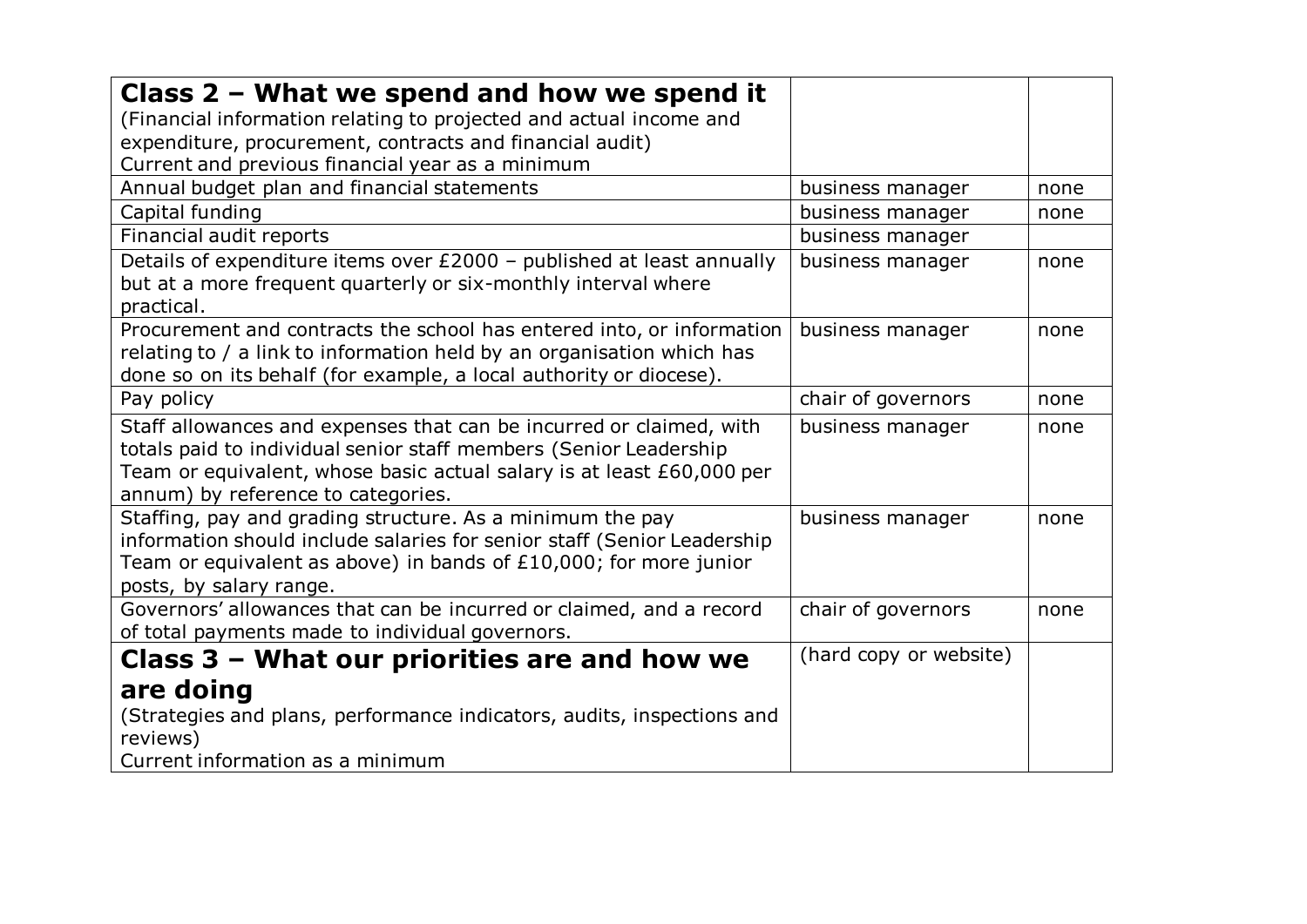| School profile (if any)                                                   | website            | none |
|---------------------------------------------------------------------------|--------------------|------|
| And in all cases:                                                         |                    |      |
| Performance data supplied to the English or Welsh Government<br>$\bullet$ |                    |      |
| or to the Northern Ireland Executive, or a direct link to the data        |                    |      |
| The latest Ofsted / Estyn / Education and Training Inspectorate           |                    |      |
| report                                                                    |                    |      |
| - Summary                                                                 |                    |      |
| - Full report                                                             |                    |      |
| Post-inspection action plan                                               |                    |      |
| Performance management policy and procedures adopted by the               | chair of governors | none |
| governing body                                                            |                    |      |
| Performance data or a direct link to it                                   | chair of governors | none |
| The school's future plans; for example, proposals for and any             | chair of governors |      |
| consultation on the future of the school, such as a change in status      |                    |      |
| Safeguarding and child protection                                         | website            | none |
| Class 4 – How we make decisions                                           |                    |      |
| (Decision making processes and records of decisions)                      |                    |      |
|                                                                           |                    |      |
| Current and previous three years as a minimum                             |                    |      |
| Admissions policy/decisions (not individual admission decisions) -        | website            | none |
| where applicable                                                          |                    |      |
|                                                                           |                    |      |
| Agendas and minutes of meetings of the governing body and its             | chair of governors | none |
| committees. (NB this will exclude information that is properly            |                    |      |
| regarded as private to the meetings).                                     |                    |      |
| Class 5 - Our policies and procedures                                     |                    | none |
| (Current written protocols, policies and procedures for delivering our    |                    |      |
| services and responsibilities)                                            |                    |      |
| Current information only.                                                 |                    |      |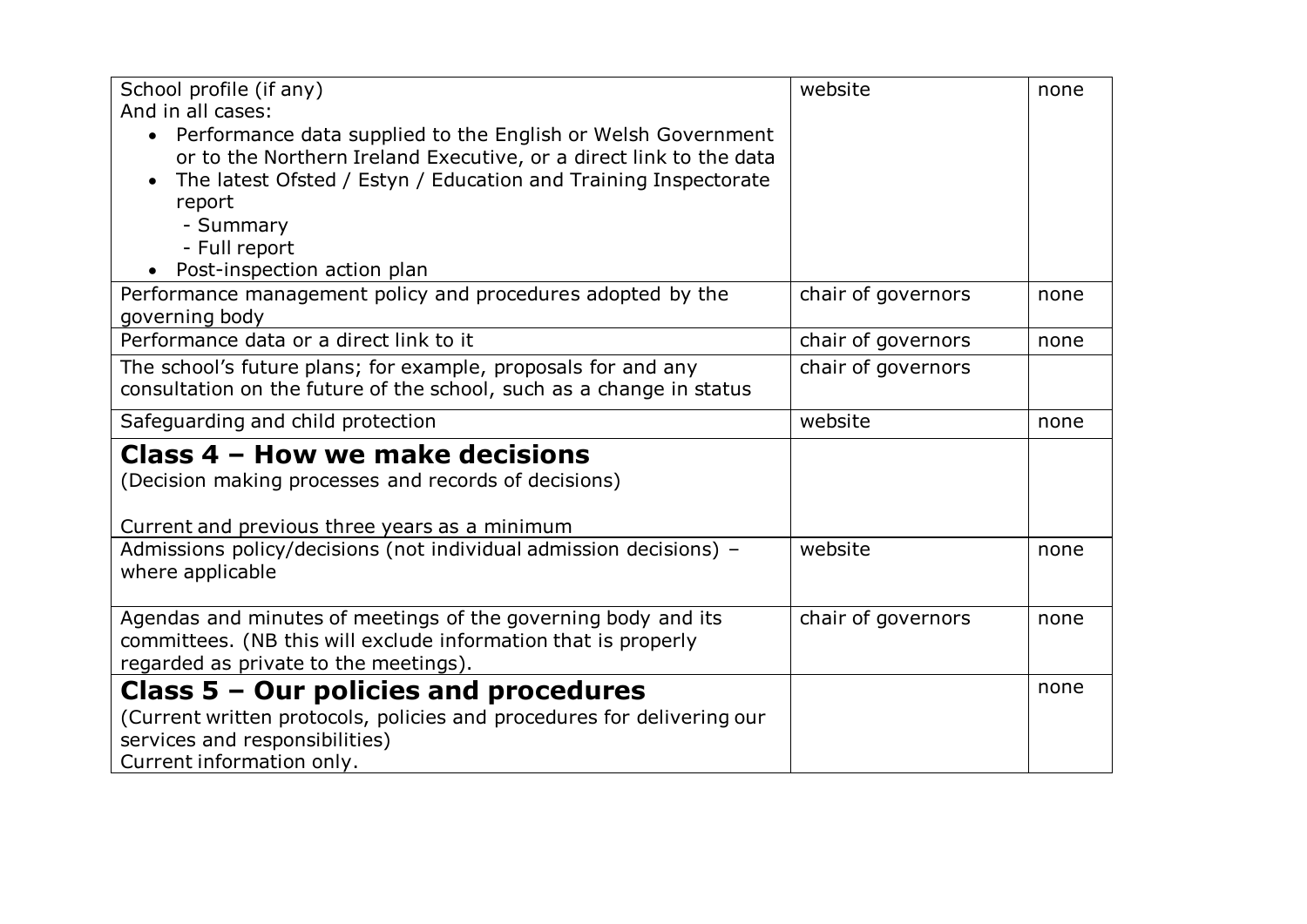| As a minimum these must include policies, procedures and documents<br>that the school is required to have by statute or by its funding<br>agreement or equivalent, or by the Welsh or English government or<br>the Northern Ireland Executive. These will include policies and<br>procedures for handling information requests. In addition, for Wales,<br>this will include a Welsh Language Scheme in accordance with the<br>Welsh Language Act 1993. For Northern Ireland, this will include an<br>equality scheme / statement in accordance with the Northern Ireland<br>Act 1998. |                  |      |
|----------------------------------------------------------------------------------------------------------------------------------------------------------------------------------------------------------------------------------------------------------------------------------------------------------------------------------------------------------------------------------------------------------------------------------------------------------------------------------------------------------------------------------------------------------------------------------------|------------------|------|
| Records management and personal data policies, including:<br>Information security policies<br>Records retention, destruction and archive policies<br>Data protection (including information sharing policies)                                                                                                                                                                                                                                                                                                                                                                          | business manager | none |
| Charging regimes and policies.<br>This should include details of any statutory charging regimes.<br>Charging policies should include charges made for information<br>routinely published. They should clearly state what costs are to be<br>recovered, the basis on which they are made and how they are<br>calculated.                                                                                                                                                                                                                                                                | website          | none |
| Class $6$ – Lists and Registers<br>Currently maintained lists and registers only (this does not include the<br>attendance register).                                                                                                                                                                                                                                                                                                                                                                                                                                                   |                  |      |
| Curriculum circulars and statutory instruments                                                                                                                                                                                                                                                                                                                                                                                                                                                                                                                                         | business manager | none |
| Disclosure logs                                                                                                                                                                                                                                                                                                                                                                                                                                                                                                                                                                        | business manager | none |
| Asset register                                                                                                                                                                                                                                                                                                                                                                                                                                                                                                                                                                         | business manager | none |
| Any information the school is currently legally required to hold in<br>publicly available registers                                                                                                                                                                                                                                                                                                                                                                                                                                                                                    | business manager | none |
| Class $7$ – The services we offer                                                                                                                                                                                                                                                                                                                                                                                                                                                                                                                                                      |                  |      |